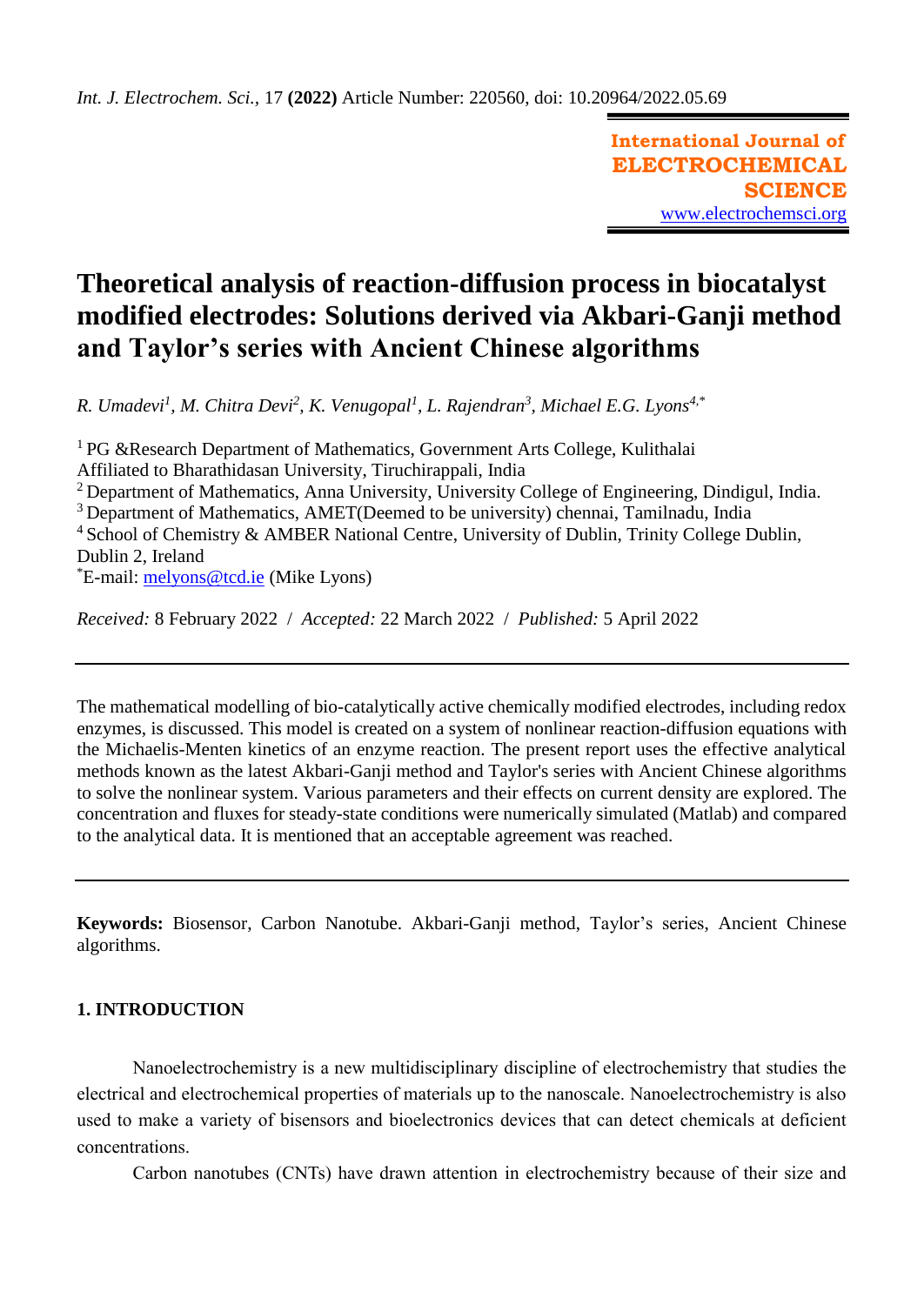excellent electrochemical properties. There are many different types of carbon nanotubes, including single-walled, multi-walled and nitrogen-doped carbon nanotubes. Many industries use carbon nanotubes, including solar cells [1], electrochemical devices [2], hydrogen storage materials [3], field emission devices [4], carbon nanotube transistors [6], sensors and probes [7], pharmaceuticals [8], catalyst carriers [9], carbon-based electronics [10], and engineering materials [11].

The DFT was utilized by Fangfang et al. [12] to explore the physical assemblies and electrochemical properties of CNT's various components. Mirkin and Amemiya[13] discuss new obstacles and opportunities arising from nano electrochemical techniques. Gooding [14] discussed carbon nanotube nanostructuring electrodes. Baronas et al. [15] describe the mediator amperometric biosensors mathematical model. Lyons [16] proposed a unified model for describing substrate and redox mediator reaction kinetics and diffusion inside a scattered enzyme-loaded carbon nanotube film with a finite thickness. When the film is conducting and when the film is less conducting, approximate analytical expressions for the reaction flux are determined. Baronas et al. [17] solved a steady-state problem in a two-compartment domain. A mediated biosensor containing a carbon nanotube electrode was presented by Baronas et al. [17].

The mathematical solutions are numerical or approximate analytical, depending on the situation. This form of analysis has been detailed [18–20]. Albery and coworkers [21], Bartlett et al. [22], and others [23] contributed significant theoretical approaches on transport and kinetics in immobilized enzyme processes. Saveant and coworkers [24–26], Gooding et al. [30], Kulys and Baronas [29] and Lyons [16,27,28] have recently published comprehensive theoretical papers. Recently Kirthiga et al. [31] applied the new homotopy perturbation approach to solve the nonlinear system in amperometric biosensors. In the present communication, the new and straightforward closed-form of analytical expression is obtained using the Akbari-Ganji method and Taylor's series with ancient Chinese algorithm.

#### **2. MATHEMATICAL FORMULATION OF THE PROBLEM**

Electrochemical carbon nanotube (CNT) electrodes were made from single and double-walled carbon nanotubes. Figure 1 depicts a schematic illustration of substrate and mediator reaction and diffusion within an immobilised nanotube mesh. For the reduced form of substrate and redox mediator, the one-dimensional steady-state mass balance equations represented in normalized forms as follows (refer supplementary information)[31]: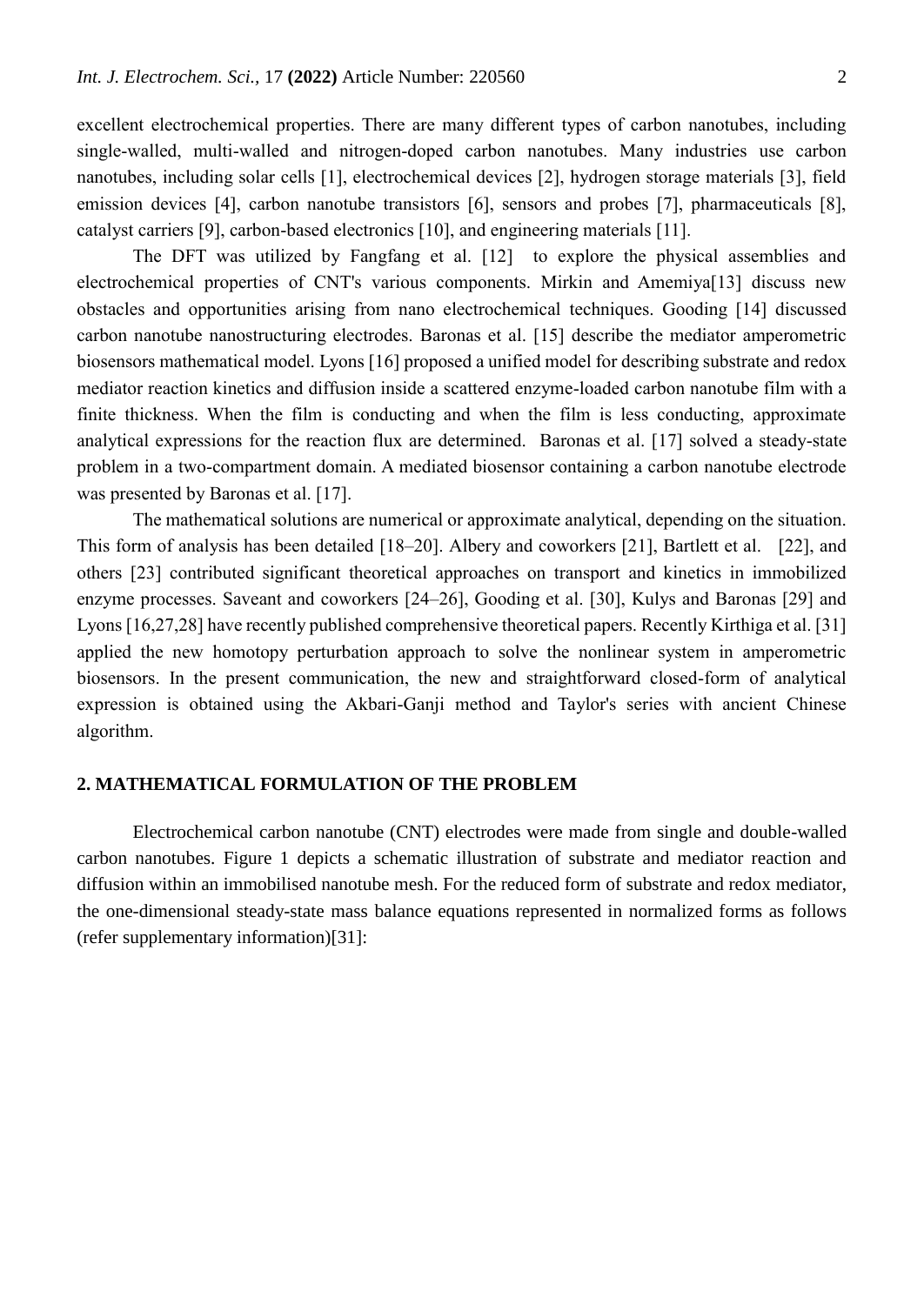

**Figure 1.** Schematic illustration of reaction and diffusion within an immobilised nanotube mesh [31]

$$
\frac{d^2u(\chi)}{d\chi^2} - \frac{\gamma_S u(\chi)}{1 + (\alpha + k)u(\chi)} = 0\tag{1}
$$

$$
\frac{d^2v(\chi)}{d\chi^2} + \frac{\gamma_M u(\chi)}{1 + (\alpha + k)u(\chi)} = 0
$$
\n(2)

The respective boundary conditions are

$$
\frac{du}{d\chi} = 0, v = v_0 = \zeta^{-1} \frac{dv(\chi)}{d\chi}\bigg|_{\chi=0} at \chi = 0
$$
\n(3)

$$
u = 1, v = 0 \text{ at } \chi = 1 \tag{4}
$$

where  $u(\chi)$  and  $v(\chi)$  are the substrate and redox mediator concentrations, respectively. Saturation and kinetic competition parameters are denoted by  $\alpha$ , and  $\kappa$ , while reaction diffusion parameters for substrate and redox mediator are denoted by  $\gamma_s$  and  $\gamma_M$  respectively. Nonlinear equations of these type can also be found in various fields of physical, chemical and biosensors [32]. Normalized substrate flux and net flux is given by [30] .

$$
\psi_S = \frac{f_S}{f_{SD}} = \frac{f_S}{k_S D_S S^\infty / L} = \left(\frac{du}{d\chi}\right)_{\chi=1} \tag{5}
$$

$$
\psi_{\Sigma} = \left(\frac{dv}{d\chi}\right)_{\chi=0} \tag{6}
$$

# **3. APPROIXIMATE ANALYTICAL EXPRESSION OF SUBSTRATE AND REDOX MEDIATOR CONCENTRATION USING AKBARI GANJI METHOD**

There are variety of asymptotic approaches are available for solving nonlinear differential equations. Such methods are Green's function method [33–35], Homotopy perturbation method [36,37],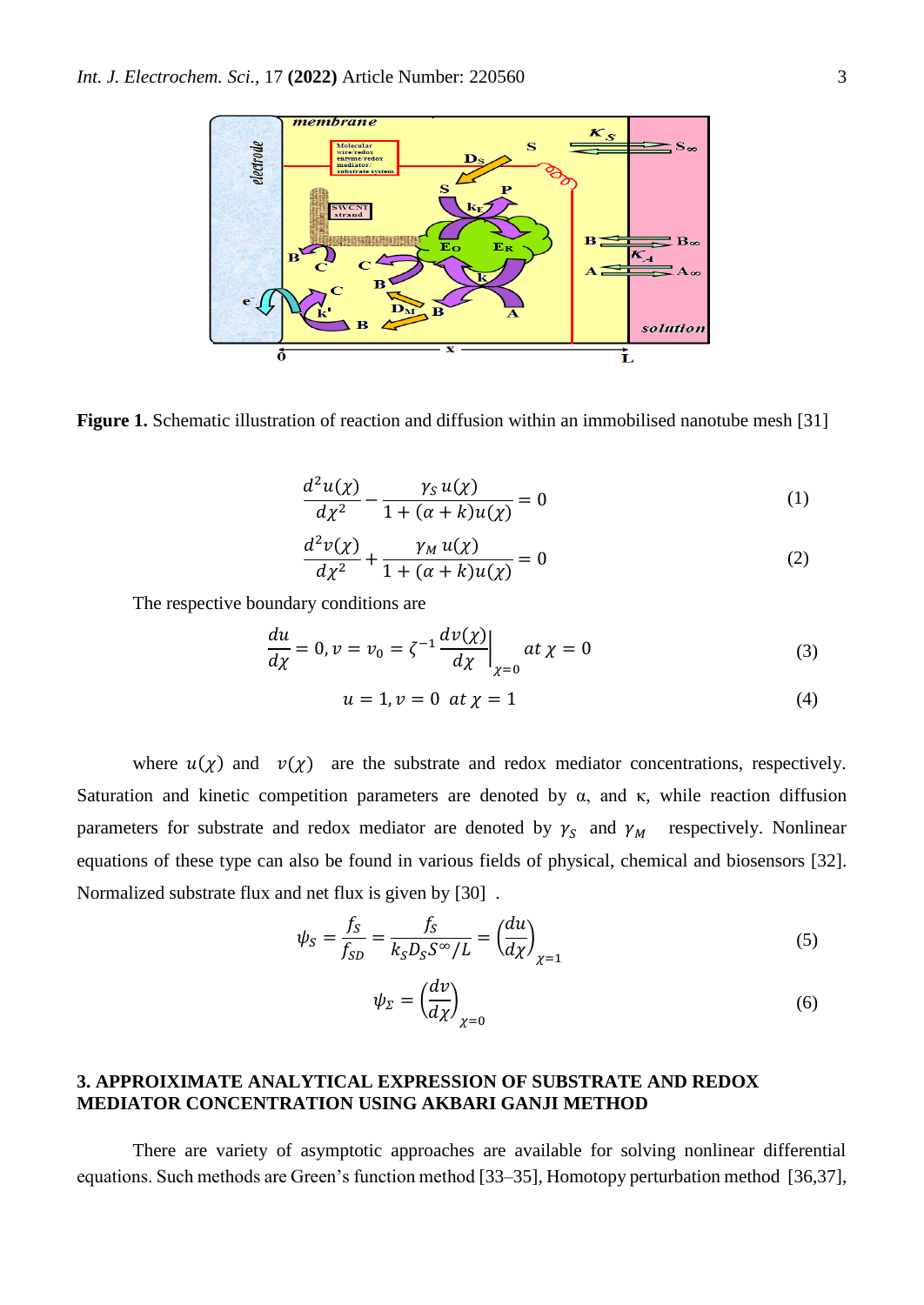Variational iteration method [38–41], Akbari Ganji's method [42], Pade approximant method [43], Adomain decomposition method (ADM) [44–47], Taylor's series method [48–51], analytical methods  $[33,52,53]$ .

This communication uses Akbari-Ganji's method which will acquire a solution with precision. Moreover, this method will be simple and convenient compared to the other methods. Solving the nonlinear equations (1-2) using the Akbari-Ganji method (Appendix A), the concentration of substrate and redox mediator are obtained as follows:

$$
u(\chi) = \frac{\cosh(m\chi)}{\cosh m},\tag{7}
$$

$$
v(\chi) = \frac{\mu}{m^2} \left[ \cosh m - \cosh m \chi + \frac{\zeta (1 - \cosh m)}{\zeta + 1} (1 - \chi) \right]
$$
(8)

where  $m = \sqrt{\frac{\gamma_S}{1+\alpha}}$  $\frac{\gamma_S}{1+\alpha+\kappa}$ ,  $\mu = \frac{\gamma_M}{(1+\alpha+\kappa)}$  $(1+a+\kappa)\cosh m$  (9)

Concentration of mediator related to substrate concentration is given as (Appendix B)

$$
v(\chi) \approx v_0 \zeta(\chi - 1) + \frac{\gamma_M}{\gamma_S} [1 - u(\chi)] \tag{10}
$$

Here  $v_0$  is obtained from eq. (9) and (10)

$$
v_0 = \frac{\mu}{m^2} \frac{\cosh m - 1}{(\zeta + 1)}\tag{11}
$$

We get normalized substrate flux using Eq.(7) as follows:

$$
\psi_S = m \tanh m
$$

(12)

Using Eq.(8), normalized mediator flux can be obtained as

$$
\psi_{\Sigma} = \frac{dv(\chi)}{d\chi}\Big|_{\chi=0} = v_0 \zeta = \frac{\mu}{m^2} \left[ \frac{\cosh m - 1}{(1 + \zeta^{-1})} \right] \tag{13}
$$

### **4. ANALYTICAL SOLUTION OF SUBSTRATE AND REDOX MEDIATOR USING TAYLOR'S SERIES AND YING BUZU CHINESE ALGORITHM.**

There are no accurate solutions to the nonlinear systems  $(Engns. (1)-(2))$ . In terms of the features of the controlling system, it was also suggested that approximate analytical approaches, rather than numerical ones, are more valuable. Using a new Taylor's series approach coupled with the ancient Ying Buzu Chinese algorithm, we achieve highly accurate and reliable approximation analytical results in this part.

In this study, an ancient Chinese algorithm [54] is used with Taylor's series method to solve boundary value problems ( Eqs. (1-4)). Taylor's series approach is also used for solving linear problems in two and three independent variables for partial differential equations with constant coefficients and analytic initial conditions [48–51]. Nonlinear oscillators and fractal vibration systems [55–57] are now commonly solved using the Ying Buzu algorithm. The approximate solution for the concentration of the substrate and mediator using the Taylor's series method is as follows [Appendix A]: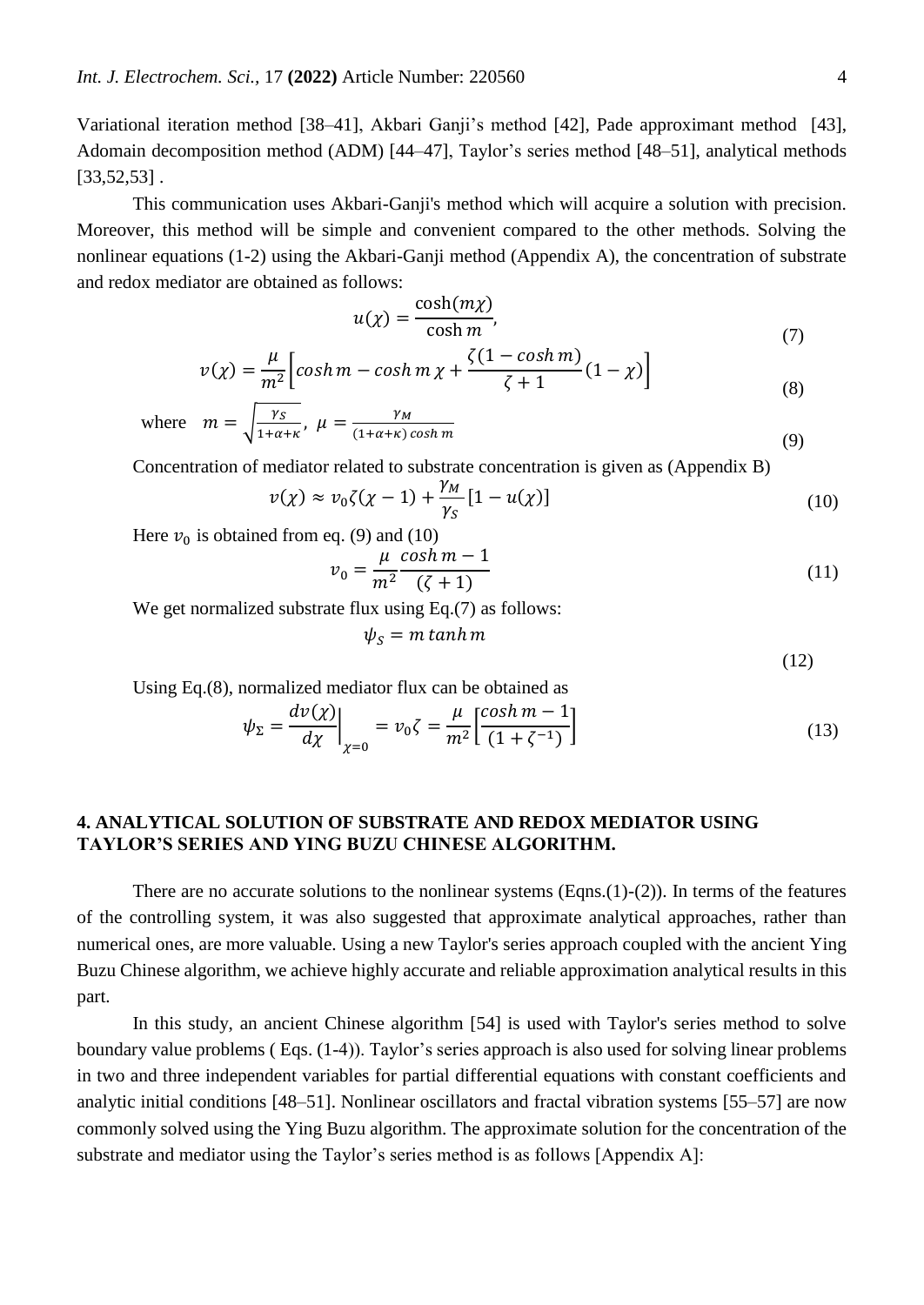*Int. J. Electrochem. Sci.,* 17 **(2022)** Article Number: 220560 5

$$
u(\chi) \approx u(0) \left\{ 1 + \gamma_S \left[ \frac{1}{1 + (\alpha + k)u(0)} \frac{\chi^2}{2!} + \frac{\gamma_S}{\left(1 + (\alpha + k)u(0)\right)^3} \frac{\chi^4}{4!} - \frac{\gamma_S^2 (6(\alpha + k)u(0) - 1)}{(1 + (\alpha + k)u(0))^5} \frac{\chi^6}{6!} \right] \right\}
$$
(14)

$$
v(\chi) \approx \frac{\gamma_M}{\gamma_S} [1 - u(\chi)] + v_0 \zeta(\chi - 1)
$$
\n(15)

The dimensionless current is given by

$$
\psi_{S} = \frac{du(\chi)}{d\chi}\Big|_{\chi=1} = u(0)\left\{\gamma_{S}\left[\frac{1}{1+(a+k)u(0)} + \frac{\gamma_{S}}{(1+(a+k)u(0))^3}\frac{1}{6} - \frac{\gamma_{S}^2(6(a+k)u(0)-1)}{(1+(a+k)u(0))^5}\frac{1}{120}\right]\right\}
$$
\n(16)

$$
\psi_{\Sigma} = \frac{dv(\chi)}{d\chi}\Big|_{\chi=0} = v_0 \zeta \tag{17}
$$

Using the boundary condition  $\chi = 1$ ,  $u = 1$  (eqn(4)), and the eqn.(14) we get  $u(0)\left\{1+\gamma_{S}\right\}\frac{1}{1+(\alpha+1)}$  $1 + (\alpha + k)u(0)$ 1  $\frac{1}{2!} + \frac{\gamma_S}{(1+(\alpha+k))}$  $\overline{(1+(\alpha+k)u(0))}^3$ 1  $\frac{1}{4!} - \frac{\gamma_S^2 (6(\alpha+k)u(0)-1)}{(1+(\alpha+k)u(0))^5}$  $\overline{(1+(\alpha+k)u(0))}^5$ 1  $\frac{1}{6!}$  |  $\{-1=0$ (18)

The unknown parameter  $u(0)$  in the above equation (18) for the given values of  $\gamma_s$ ,  $\alpha$  and  $\kappa$  can obtained using the following Ying Buzu Chinese algorithm.

#### *4.1 Basic Idea of Ying Buzu Chinese algorithm.*

A brief introduction to the Ying Buzu algorithm is referred to Ref. [54], and it is now widely applied to solve nonlinear oscillators and fractal vibration systems [55–57]. Take the following algebraic equation.

$$
f(x) = 0 \tag{19}
$$

Let  $x_1$  and  $x_2$  be approximate solutions to the equation that yields in the remainders.

 $f(x_1)$  and  $f(x_2)$  respectively such that  $f(x_1)$  and  $f(x_2)$  have opposite signs. The enhanced approximate solution is

$$
x_3 = \frac{x_2 f(x_1) - x_1 f(x_2)}{f(x_1) - f(x_2)}.
$$
\n(20)

This iteration can be repeated to improve the accuracy of the solution.

#### *4.2 Solution using Ying Buzu chinese algorithm*

The eqn.(14) can be reduced as

$$
f(x) = x \left\{ 1 + \gamma_S \left[ \frac{1}{1 + (\alpha + k)x} \frac{1}{2!} + \frac{\gamma_S}{(1 + (\alpha + k)x)^3} \frac{1}{4!} - \frac{\gamma_S^2 (6(\alpha + k)x - 1)}{(1 + (\alpha + k)x)^5} \frac{1}{6!} \right] \right\} - 1 = 0
$$
\n(21)

For the particular experimental values of the given parameter  $\alpha = 0.1$ ,  $k = 10$  and  $\gamma_s = 5$  the above equation becomes

$$
f(x) = x \left\{ 1 + 5 \left[ \frac{1}{1 + 10.1 x} \frac{1}{2!} + \frac{5}{(1 + 10.1 x)^3} \frac{1}{4!} - \frac{25(60.6 x - 1)}{(1 + 10.1 x)^5} \frac{1}{6!} \right] \right\} - 1 = 0
$$
\n(22)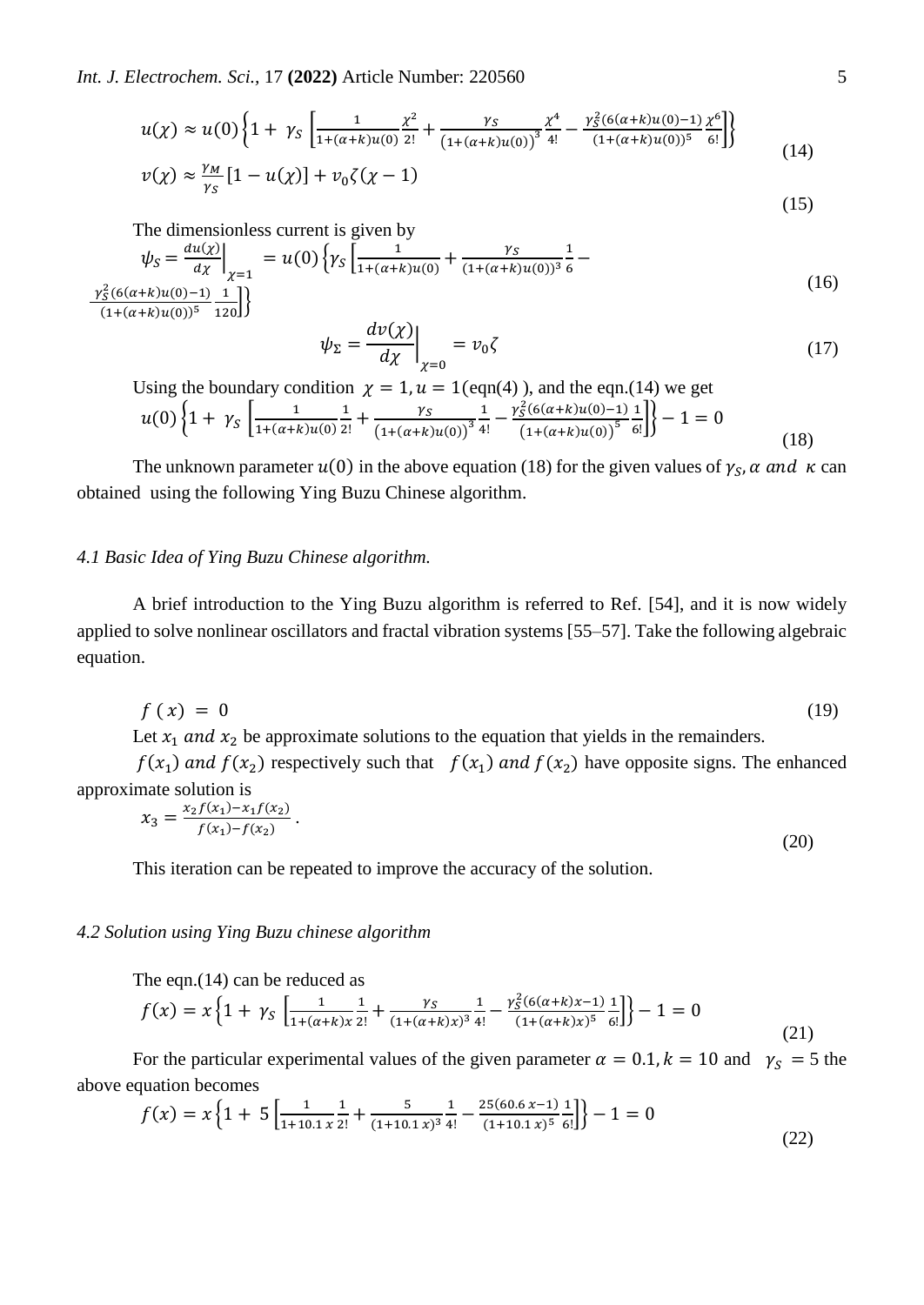Now assume that  $x_1 = 0.15$  and  $x_2 = 0.18$  be the approximation of above equation. Using these initial guesses with Eq. (23) leads to

$$
f(x_1 = 0.7) = -0.0819, f(x_2 = 0.8) = 0.0212
$$
  
Using Ying Buzu Chinese algorithm, the improved approximate solution is  

$$
x_3 = \frac{x_2 f(x_1) - x_1 f(x_2)}{f(x_1) - f(x_2)} = \frac{0.8 (-0.0819) - 0.7 (0.0212)}{(-0.0819) - (0.0212)} = 0.779
$$
 (23)

The solution of the equation (18) becomes

$$
u(0) \approx 0.7794
$$

(24)

Now the substrate and product using eqn (14) and (15) becomes as follows:  
\n
$$
u(\chi) \approx 0.7794 \left\{ 1 + 5 \left[ \frac{1}{8.8719} \frac{\chi^2}{2!} + \frac{5}{(8.8719)^3} \frac{\chi^4}{4!} - \frac{25(46.2316)}{(8.8719)^5} \frac{\chi^6}{6!} \right] \right\}
$$
\n(25)

$$
= 0.7794 + 0.2192\chi^2 + 0.0011\chi^4 - 0.0001\chi^6
$$
  

$$
v(\chi) \approx \frac{\gamma_M}{\gamma_S} [1 - 0.7794 + 0.2192\chi^2 + 0.0011\chi^4 - 0.0001\chi^6] + v_0\zeta(\chi - 1)
$$
 (26)

#### **5. PREVIOUS ANALYTICAL EXPRESION OF CONCENTRAYION SUBSTRATE**

Lyons et al. [58] has found analytical expression of the concertation of substrate for the limiting cases ( Zero-order and First-order kinetics) as follows :

 $u(\chi) = \cosh(\sqrt{\gamma_s}\chi)/\cosh(\sqrt{\gamma_s})$ (27) when  $\alpha + k \ll 1$ .  $u(\chi) = 1 + \frac{\gamma_S}{2g}$  $\frac{rS}{2\alpha}(\chi)$  $^{2}-1)$ 

(28)

when  $\alpha + k \gg 1$ . This expression is valid for  $\frac{\gamma_s}{2\alpha} < 1$ .

# **6. NUMERICAL SIMULATION**

The function pdex4 in SCILAB software, which solves the boundary value problems for differential equations, is used to solve equations (1) and (2). Upon comparison in the figures 2-4, it is evident that both the results give satisfactory agreement. The comparison between numerical results and the analytical result of the substrate obtained in this work and previous work by Lyons et al. [58] was shown in Tables 1 and 2. And the relative error percentage compared with numerical simulation is comparatively less for our result than the Albery result.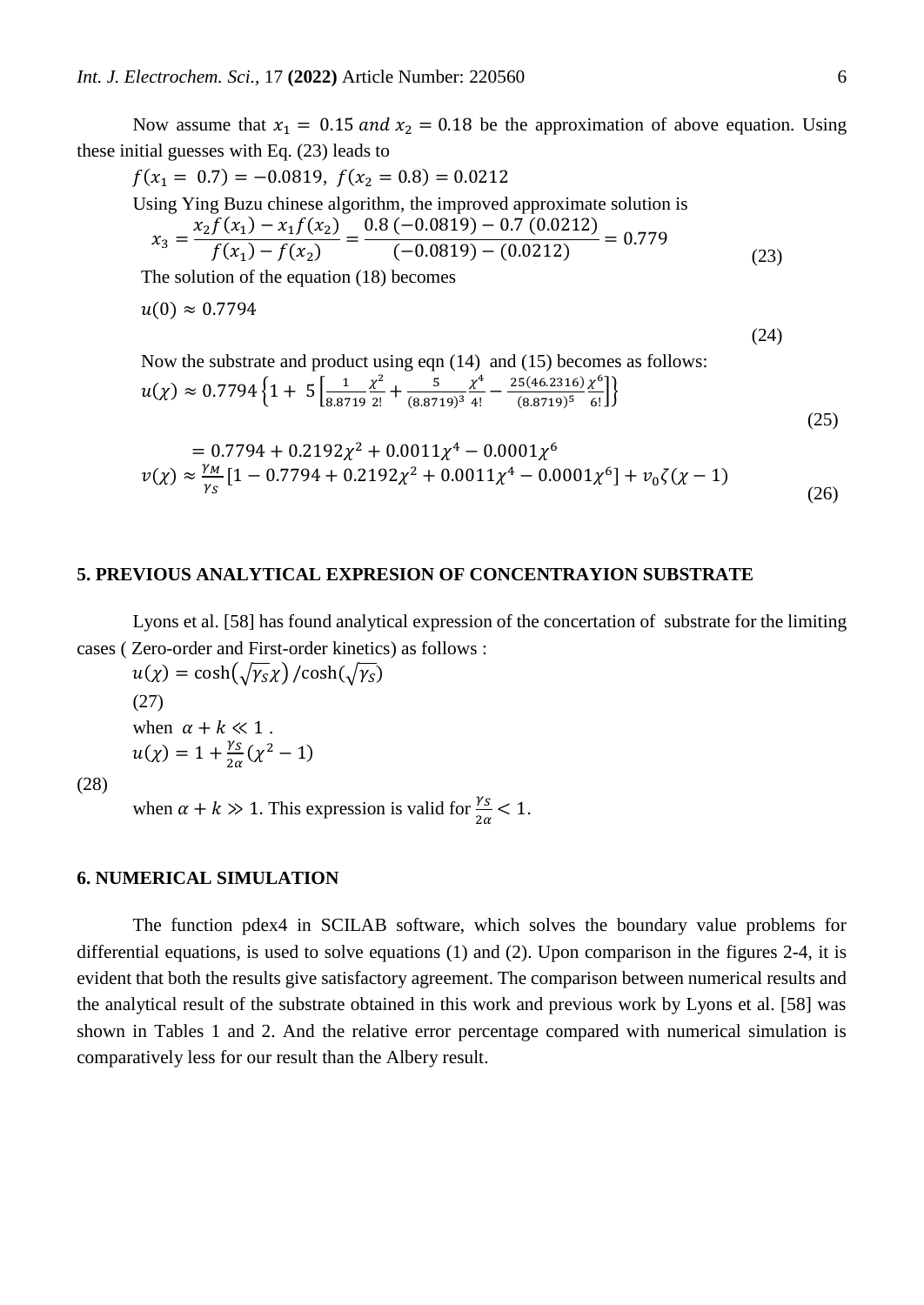**Table 1.** Comparison of numerical solution of concentrartion  $u(\chi)$  with the analytical solution of this work and Lyons et al. [58] work for limiting case  $\alpha + k \ll 1$ .

|        | $\kappa = 0.1, \alpha = 0.1, \gamma_s = 1$ |           |            |         |          | $\kappa = 0.01, \alpha = 0.01, \gamma_s = 1$ |           |            |         |          |
|--------|--------------------------------------------|-----------|------------|---------|----------|----------------------------------------------|-----------|------------|---------|----------|
|        |                                            | This      | Lyons et   | This    | Lyons et |                                              | This      | Lyons et   | This    | Lyons et |
| $\chi$ | <b>NUM</b>                                 | work      | al. [58]   | work    | al. [58] | <b>NUM</b>                                   | work      | al. [58]   | work    | al. [58] |
|        |                                            | Eq. $(7)$ | Eq. $(27)$ | error % | error %  |                                              | Eq. $(7)$ | Eq. $(27)$ | error % | error %  |
| 0.2    | 0.6929                                     | 0.7029    | 0.6611     | 1.4458  | 4.5954   | 0.6644                                       | 0.6658    | 0.6611     | 0.2056  | 0.5029   |
| 0.4    | 0.7294                                     | 0.7380    | 0.7006     | 1.1747  | 3.9493   | 0.7037                                       | 0.7048    | 0.7006     | 0.1569  | 0.4414   |
| 0.6    | 0.7913                                     | 0.7977    | 0.7682     | 0.8071  | 2.9135   | 0.7707                                       | 0.7716    | 0.7682     | 0.1132  | 0.3184   |
| 0.8    | 0.8806                                     | 0.8841    | 0.8667     | 0.3938  | 1.5750   | 0.8682                                       | 0.8687    | 0.8667     | 0.0573  | 0.1693   |
| 1.0    | 1.0000                                     | 1.0000    | 1.0000     | 0.0000  | 0.0000   | 1.0000                                       | 1.0000    | 1.0000     | 0.0000  | 0.0000   |
|        | Average Error %                            |           |            | 0.7643  | 2.6066   | Average Error %                              |           |            | 0.1066  | 0.2864   |

**Table 2.** Comparison of numerical solution of concentrartion  $u(\chi)$  with the analytical solution of this work and Lyons et al. [58] work for limiting case  $\alpha + k \gg 1$ .

|        | $\kappa = 1, \alpha = 5, \gamma_s = 1$ |           |            |           |          |            | $\kappa = 5, \alpha = 10, \gamma_s = 1$ |            |           |          |  |
|--------|----------------------------------------|-----------|------------|-----------|----------|------------|-----------------------------------------|------------|-----------|----------|--|
|        |                                        | This      | Lyons et   |           | Lyons et |            | This                                    | Lyons et   |           | Lyons et |  |
| $\chi$ | <b>NUM</b>                             | work      | al. [58]   | This work | al. [58] | <b>NUM</b> | work                                    | al. [58]   | This work | al. [58] |  |
|        |                                        | Eq. $(7)$ | Eq. $(28)$ | error %   | error %  |            | Eq. $(7)$                               | Eq. $(28)$ | error %   | error %  |  |
| 0.2    | 0.9320                                 | 0.9353    | 0.9040     | 0.3493    | 3.0043   | 0.9700     | 0.9708                                  | 0.9520     | 0.0779    | 1.8557   |  |
|        |                                        |           |            |           |          |            |                                         |            |           |          |  |
| 0.4    | 0.9405                                 | 0.9433    | 0.9160     | 0.2943    | 2.6050   | 0.9738     | 0.9744                                  | 0.9580     | 0.0611    | 1.6225   |  |
|        | $0.6 \mid 0.9547$                      | 0.9567    | 0.9360     | 0.2067    | 1.9587   | 0.9800     | 0.9805                                  | 0.9680     | 0.0481    | 1.2245   |  |
| 0.8    | 0.9745                                 | 0.9755    | 0.9640     | 0.1076    | 1.0775   | 0.9888     | 0.9890                                  | 0.9820     | 0.0201    | 0.6877   |  |
|        | $1.0$   1.0000                         | 1.0000    | 1.0000     | 0.2395    | 2.1614   | 1.0000     | 1.0000                                  | 1.0000     | 0.0000    | 0.0000   |  |
|        | Average Error %                        |           |            | 0.2395    | 2.1614   |            | Average Error %                         |            | 0.0414    | 1.0781   |  |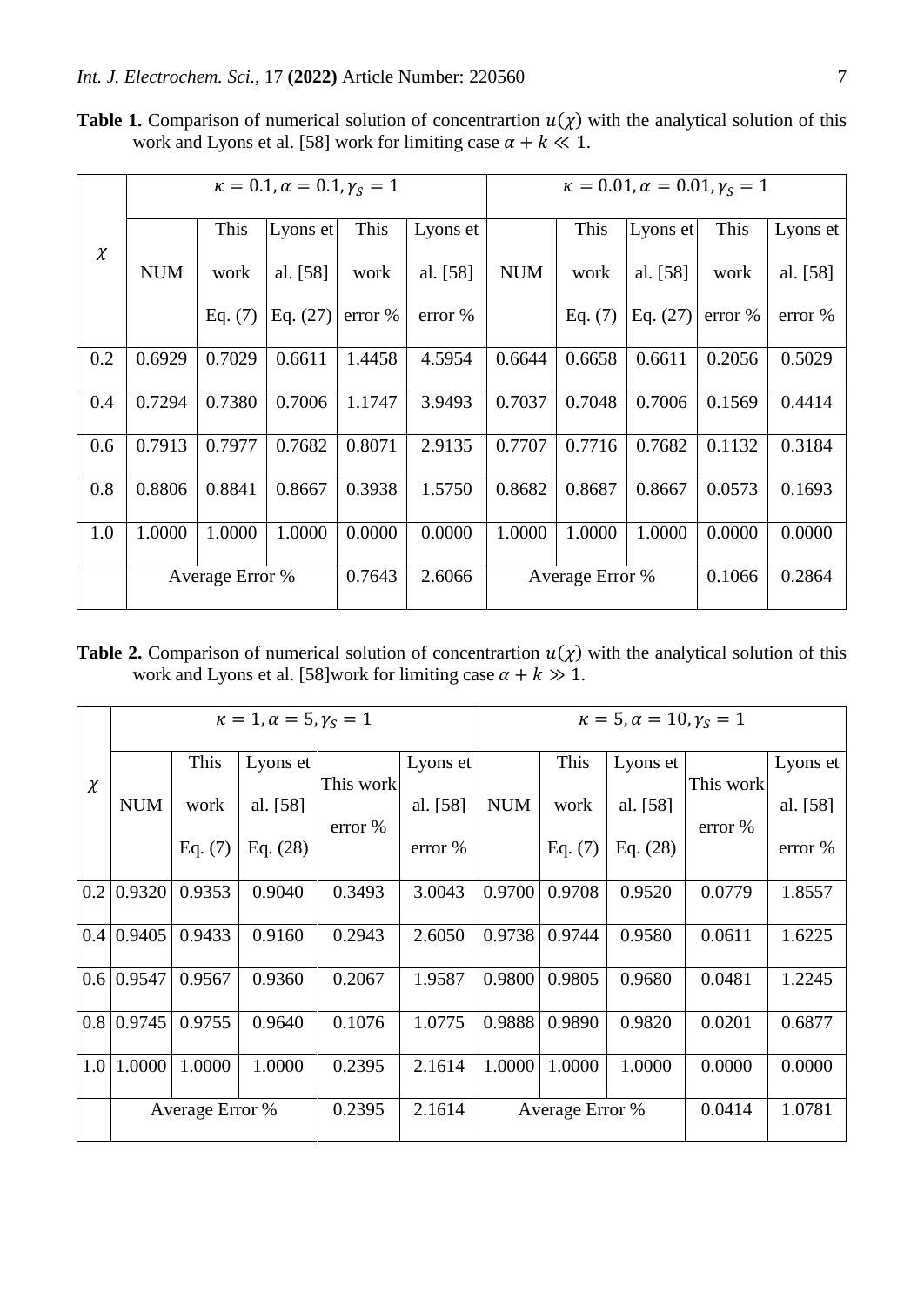#### **7. DISCUSSION**

Eqs. (8)–(9) are the new-form of analytical expression of concentration substrate and redox mediator for diverse values of constraints such as  $\kappa$ ,  $\alpha$ ,  $\gamma_s$  and  $\gamma_M$ . Graphical representation of concentration versus distance illustrated in Figures 2-3 for the prescribed parameters. The influence of reaction-diffusion parameters for the dimensionless concentration  $u(\gamma)$  is shown in Fig. 2a. It is detected that the concentration  $u(\chi)$  decreases when substrate reaction/diffusion parameter  $(\gamma_s)$  increases from these figures.



**Figure 2.** Dimensionless concentration of substrate versus dimensionless distance for various values  $\kappa$ . The spotted line represents simulation solution and solid line obtained using Eq.(7).

The effect of saturation parameter  $(\alpha)$ , kinetic competition parameter  $(\kappa)$  on substrate concentration is shown in Fig. 2b and Fig.2c, and the result depicted that the substrate $u(\chi)$  decreases for the decreasing values of  $\alpha$  and  $\kappa$ . The increasing values of  $\gamma_s$ ,  $\alpha$ ,  $\kappa$  and  $\zeta$  results on decreases in the mediator concentration, which is observed from Figs. 3a,3c,3d and 3e. Fig.3b shows that the mediator concentration increases when mediator reaction/diffusion parameters  $\gamma_M$  decrease.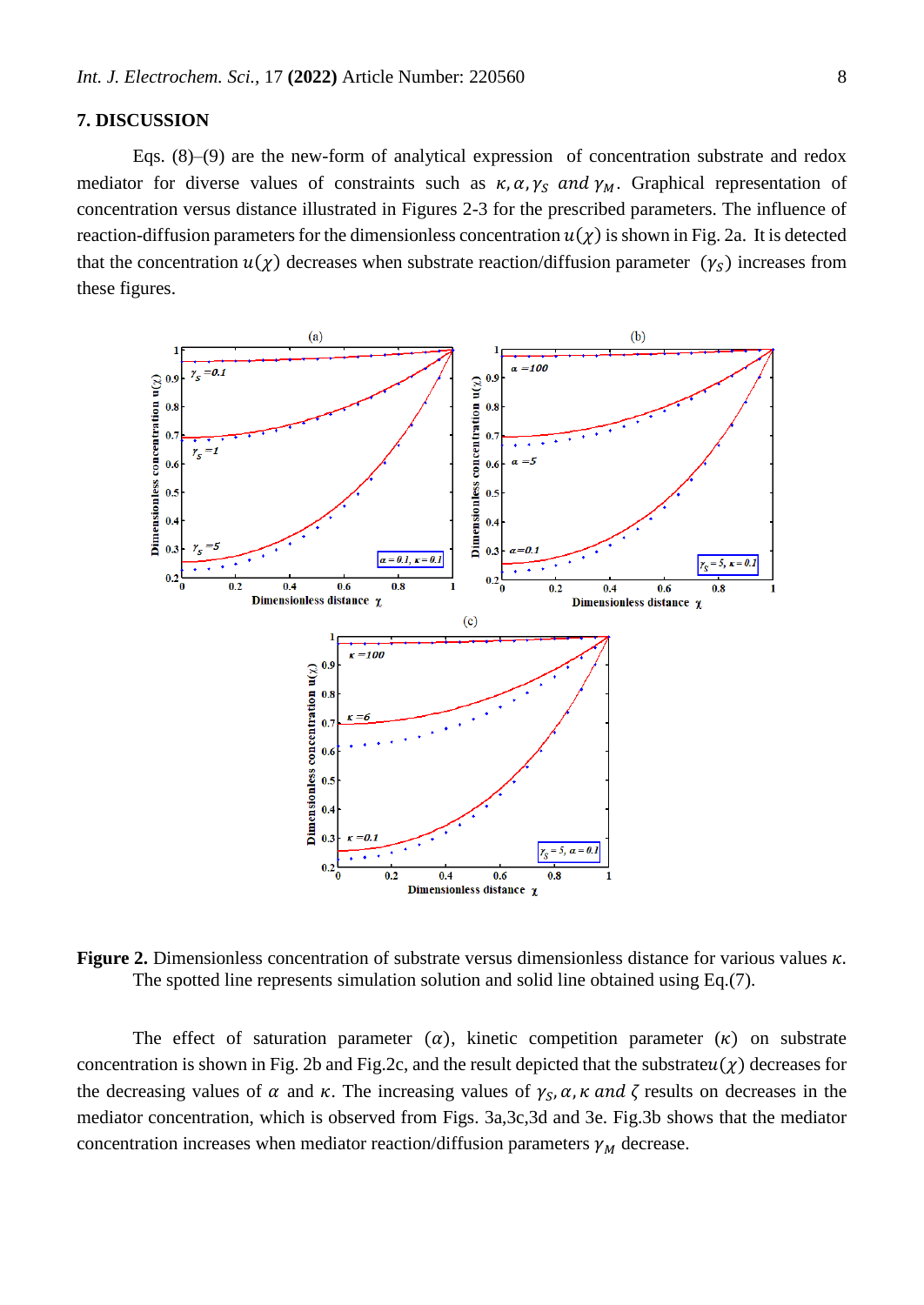

**Figure 3.** Dimensionless concentration of mediator versus dimensionless distance for various values  $\gamma_S$ ,  $\gamma_M$ ,  $\alpha$ ,  $\kappa$  and  $\zeta$ . The spotted line represents simulation solution and solid line obtained using Eq.(8).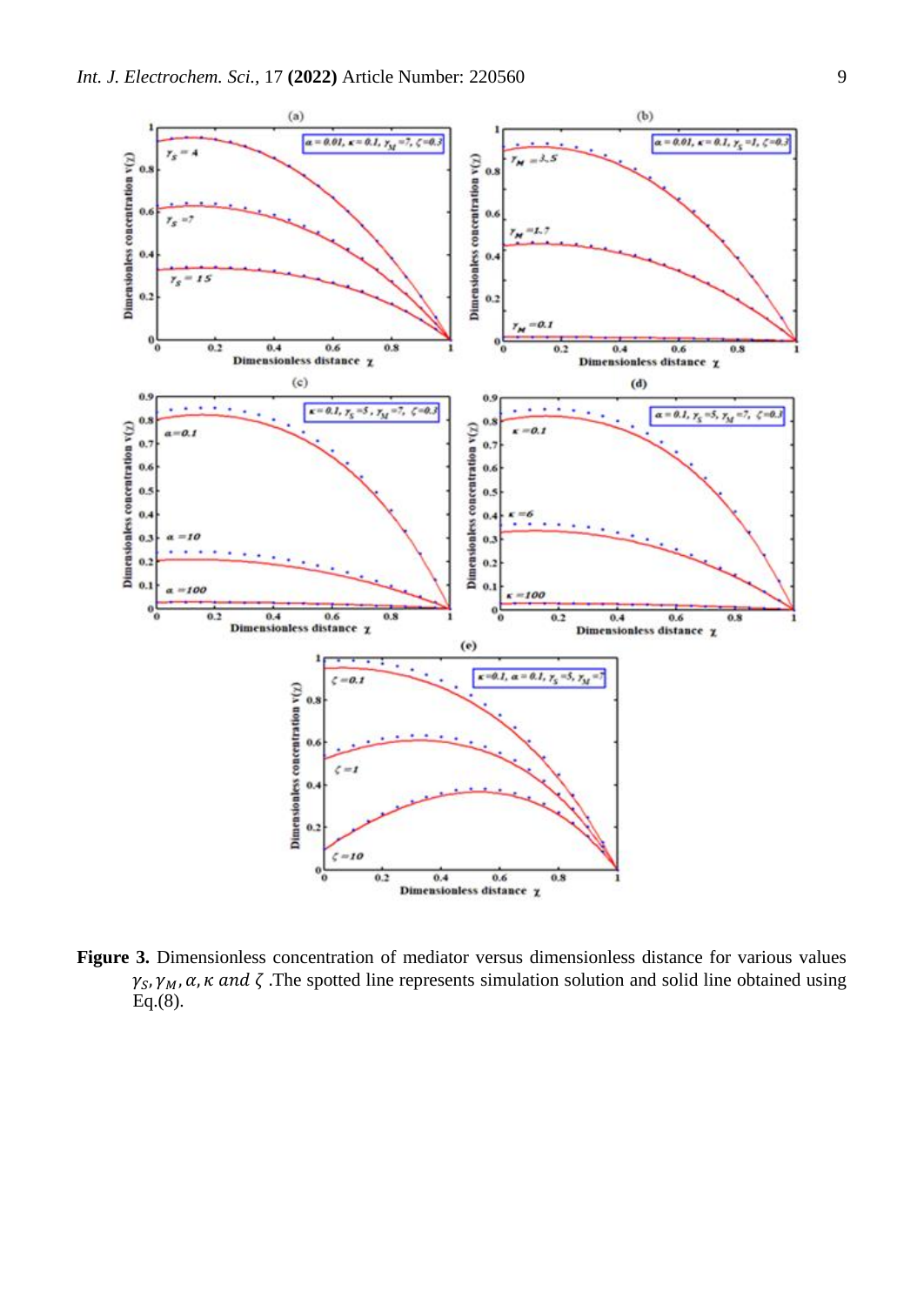The graphical model of flux  $\psi_{\Sigma}$  versus electrode potential is given in Figure 4 which shows that the mediator flux rises as the potential rises. Flux progressively grows from zero and grasps the extreme value when  $\zeta \approx 20$ . The highest range of the flux rises when  $\gamma_S$ ,  $\kappa$  and  $\alpha$  declines or  $\gamma_M$  rises.



**Figure 4.** Normalized mediator flux against potential. Spotted line represents simulation solution and the solid line represent analytical solution. The values used are  $D_M = 10^{-3}$ ,  $L = 1$ ,  $k_0 = 0.1$ ,  $\beta =$ 0.5.



**Figure 5.** Plot of normalized substrate flux  $\psi_S$  versus substrate diffusion parameter  $\gamma_S$  using Eq. (12)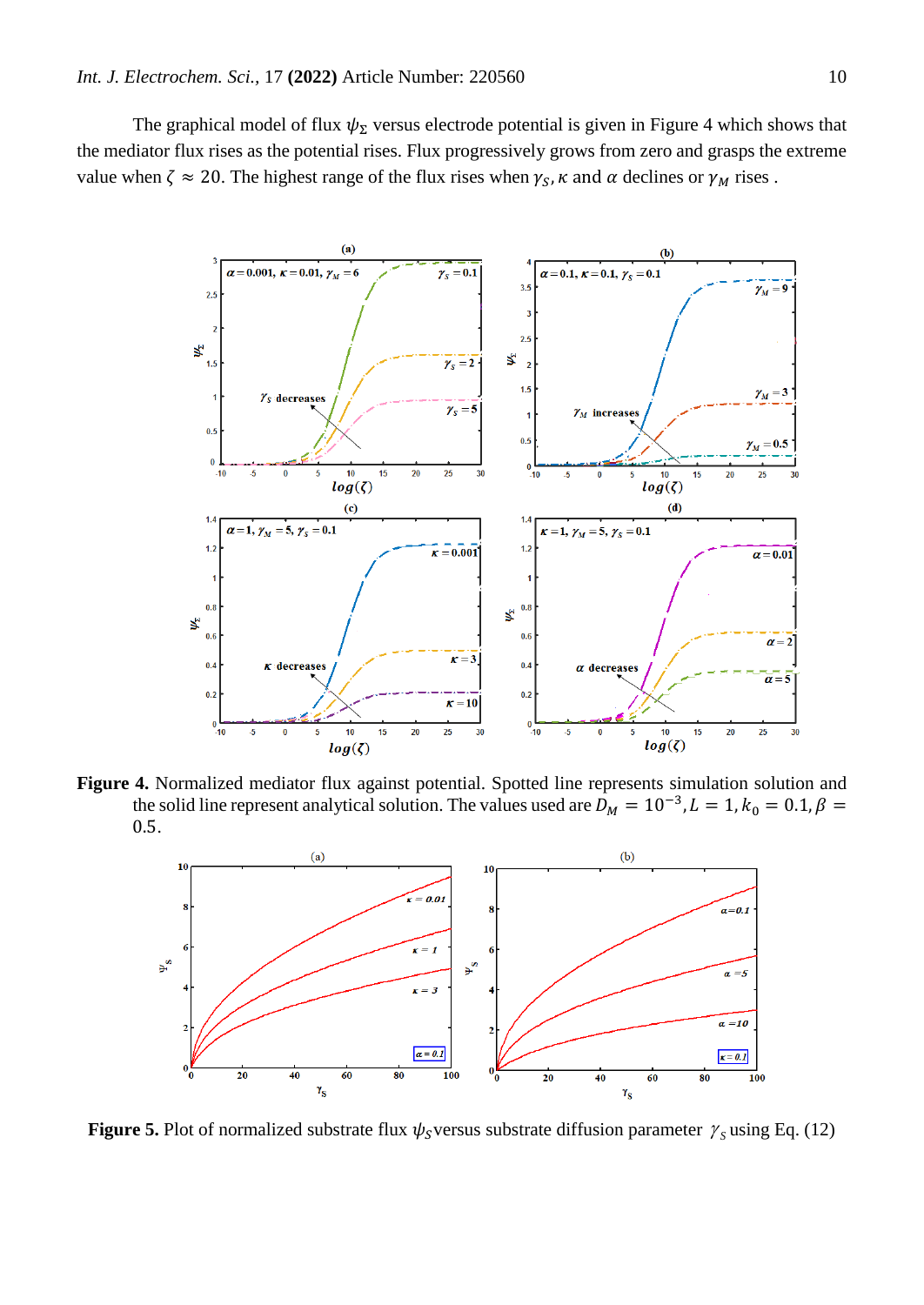Fig. 5 is the graphical representation of normalized substrate flux against versus substrate diffusion parameter for the various values of  $\alpha$ ,  $\kappa$ . Substrate flux increases as the diffusion parameter increases. However, as the saturation and kinetic parameter decreases, the total current increases.

#### **8. CONCLUSIONS**

A one-dimensional theoretical model is used to analyse the reaction and transport of substrate and redox mediator in carbon nanotubes is discussed using a one-dimensional theoretical model. The Akbari-Ganji approach and Taylor's series with Chinese algorithms were applied to unravel timeindependent equation system. The derived analytical solutions were compared to numerical results, and there was a good agreement. The influence of several fundamental kinetic parameters on substrate, mediator concentration and current are discussed.

Appendix A. Analytical solution of equations (1) using Akbari-Ganji method

Consider the equation (1) as follows:

$$
\frac{d^2u(\chi)}{d\chi^2} - \frac{\gamma_S u(\chi)}{1 + (\alpha + k)u(\chi)} = 0
$$
\n(A. 1)

The boundary conditions are

At 
$$
\chi = 0
$$
,  $\frac{du}{dx} = 0$ ; At  $\chi = 1$ ,  $u = 1$  (A. 2)

Let the following hyperbolic function be the approximate trial solution of  $u(\gamma)$ 

$$
u(\chi) = A \cosh(m\chi) + B \sinh(m\chi), \tag{A. 3}
$$

where  $A$ ,  $B$ , and  $b$  are constants. From boundary condition (A.2), we find that

$$
A = \frac{1}{\cosh m} \text{ and } B = 0. \tag{A. 4}
$$

Therefore Eq. (A.3) becomes

$$
u(\chi) = \frac{\cosh(m\chi)}{\cosh m},\tag{A.5}
$$

Substituting Eq. (A.5) into (A.1) gives  
\n
$$
m^2 \frac{\cosh(m\chi)}{\cosh m} - \frac{\gamma_S \cosh(m\chi)}{\cosh m + (\alpha + k) \cosh(m\chi)} = 0.
$$
\n(A. 6)

By substituting  $\chi = 1$  into (A.6) we get

$$
m = \sqrt{\frac{\gamma_S}{1 + \alpha + k}}\tag{A.7}
$$

Equation (A.7) can be used to find m for any given numerical values of  $\gamma_s$ ,  $\alpha$  and  $k$ .

Appendix B. Analytical solution of nonlinear equations using Taylor's series method

The Maclaurin series (Taylor's series at  $\chi = 0$ ) expansion for  $u(\chi)$  is

$$
u(\chi) = \sum_{q=0}^{r} \left(\frac{d^q u}{d\chi^q}\bigg|_{\chi=0}\right) \frac{\chi^q}{q!}.
$$
 (B. 1)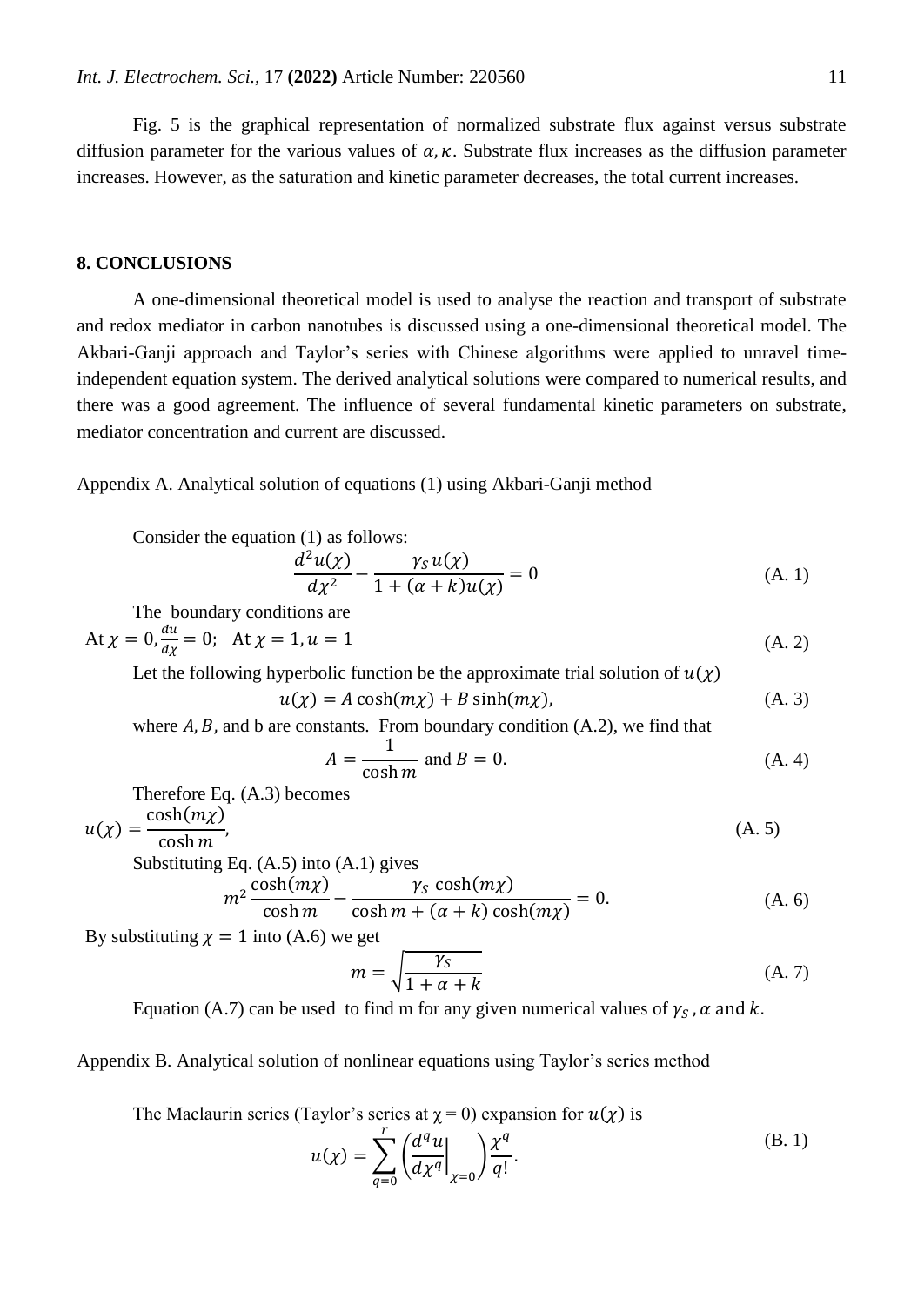Assume that  $\frac{d^q u}{dx^q}$  $\frac{a-a}{d\chi^q}$  $\zeta_{\xi=0} = A_q$  and  $\frac{d^q v}{dx^q}$  $\frac{a}{d\chi^q}$  $\zeta = 0 = B_q.$ 

Now eqn. (B.1) can be written as

$$
u(\chi) = \sum_{q=0}^{r} A_q \frac{\chi^q}{q!}.
$$
 (B. 2)

As consequence of Eq. (B.1), we obtain

$$
A_0 = u(0), A_1 = 0, A_2 = \frac{\gamma_S u(0)}{1 + (\alpha + k)u(0)}, A_3 = 0, A_4 = \frac{\gamma_S^2 u(0)}{(1 + (\alpha + k)u(0))^3}, A_5 = 0, A_6 = \frac{\gamma_S^3 u(0) (6(\alpha + k)u(0) - 1)}{(1 + (\alpha + k)u(0))^5}
$$
(B. 3)

Using Eqs. 
$$
(B.3)
$$
 in Eq.  $(B.2)$  leads to the analytical expression

$$
u(\chi) \approx u(0) \left\{ 1 + \gamma_S \left[ \frac{1}{1 + (\alpha + k)u(0)} \frac{\chi^2}{2!} + \frac{\gamma_S}{\left(1 + (\alpha + k)u(0)\right)^3} \frac{\chi^4}{4!} - \frac{\gamma_S^2 (6(\alpha + k)u(0) - 1)}{(1 + (\alpha + k)u(0))^5} \frac{\chi^6}{6!} \right] \right\}
$$
(B. 4)

#### **References**

- 1. S. Iijima, *Nature*, 354 (1991) 56.
- 2. S. Cataldo, P. Salice, E. Menna and B. Pignataro, *Energy Environ. Sci.*, 5 (2012) 5919.
- 3. J.H. Chen, W.Z. Li, D.Z. Wang, S.X. Yang, J.G. Wen and Z.F. Ren, *Carbon N. Y.*, 40 (2002) 1193.
- 4. C. Liu, Y.Y. Fan, M. Liu, H.T. Cong, H.M. Cheng and M.S. Dresselhaus, *Science,* 286 (1999) 1127.
- 5. S. Fan, M.G. Chapline, N.R. Franklin, T.W. Tombler, A.M. Cassell and H. Dai, *Science,* 283 (1999) 512.
- 6. A. Javey, J. Guo, Q. Wang, M. Lundstrom and H. Dai, *Nature*, 424 (2003) 654.
- 7. J. Kong, N.R. Franklin, C. Zhou, M.G. Chapline, S. Peng, K. Cho and H. Dai, *Science.*, 287 (2000) 622.
- 8. P.A. Tran, L. Zhang and T.J. Webster, *Adv. Drug Deliv. Rev.*, 61 (2009) 1097.
- 9. H. Luo, Z. Shi, N. Li, Z. Gu and Q. Zhuang, *Anal. Chem.*, 73 (2001) 915.
- 10. M.F.L. De Volder, S.H. Tawfick, R.H. Baughman and A.J. Hart, *Science*, 339 (2013) 535.
- 11. A. Cao, P.L. Dickrell, W.G. Sawyer, M.N. Ghasemi-Nejhad and P.M. Ajayan, *Science*, 310 (2005) 1307.
- 12. F. Li, J. Lu, H. Zhu and X. Lin, *Results Phys.*, 9 (2018) 656.
- 13. M.V. Mirkin and S. Amemiya ed., Nanoelectrochemistry, (2015) Taylor & Francics Group, Boca Raton, United States.
- 14. J.J. Gooding, *Electrochim. Acta*, 50 (2005) 3049.
- 15. R. Baronas, J. Kulys, K. Petrauskas and J. Razumiene, *Sensors (Switzerland)*, 12 (2012) 9146.
- 16. M.E.G. Lyons, *Int. J. Electrochem. Sci.*, 4 (2009) 1196.
- 17. R. Baronas, J. Kulys, K. Petrauskas and J. Razumiene, *J. Math. Chem.*, 49 (2011) 995.
- 18. M.E.G. Lyons, *Analyst*, 123 (1998) 1947.
- 19. W.J. Albery and A.R. Hillman, *J. Electroanal. Chem.*, 170 (1984) 27.
- 20. C.P. Andrieux, J.M. Dumas-Bouchiat and J.M. Savéant, *J. Electroanal. Chem.*, 169 (1984) 9.
- 21. W. John Albery, A.E.G. Cass and Z.X. Shu, *Biosens. Bioelectron.*, 5 (1990) 367.
- 22. P.N. Bartlett, P. Tebbutt and C.H. Tyrrell, *Anal. Chem.*, 64 (1992) 138.
- 23. M. Marchesiello and E. Geniès, *J. Electroanal. Chem.*, 358 (1993) 35.
- 24. B. Limoges, J.M. Savéant and D. Yazidi, *J. Am. Chem. Soc.*, 125 (2003) 9192.
- 25. M. Dequaire, B. Limoges, J. Moiroux and J.M. Savéant, *J. Am. Chem. Soc.*, 124 (2002) 240.
- 26. N. Anicet, A. Anne, C. Bourdillon, C. Demaille, J. Moiroux and J.M. Savéant, *Faraday Discuss.*, 116 (2000) 269.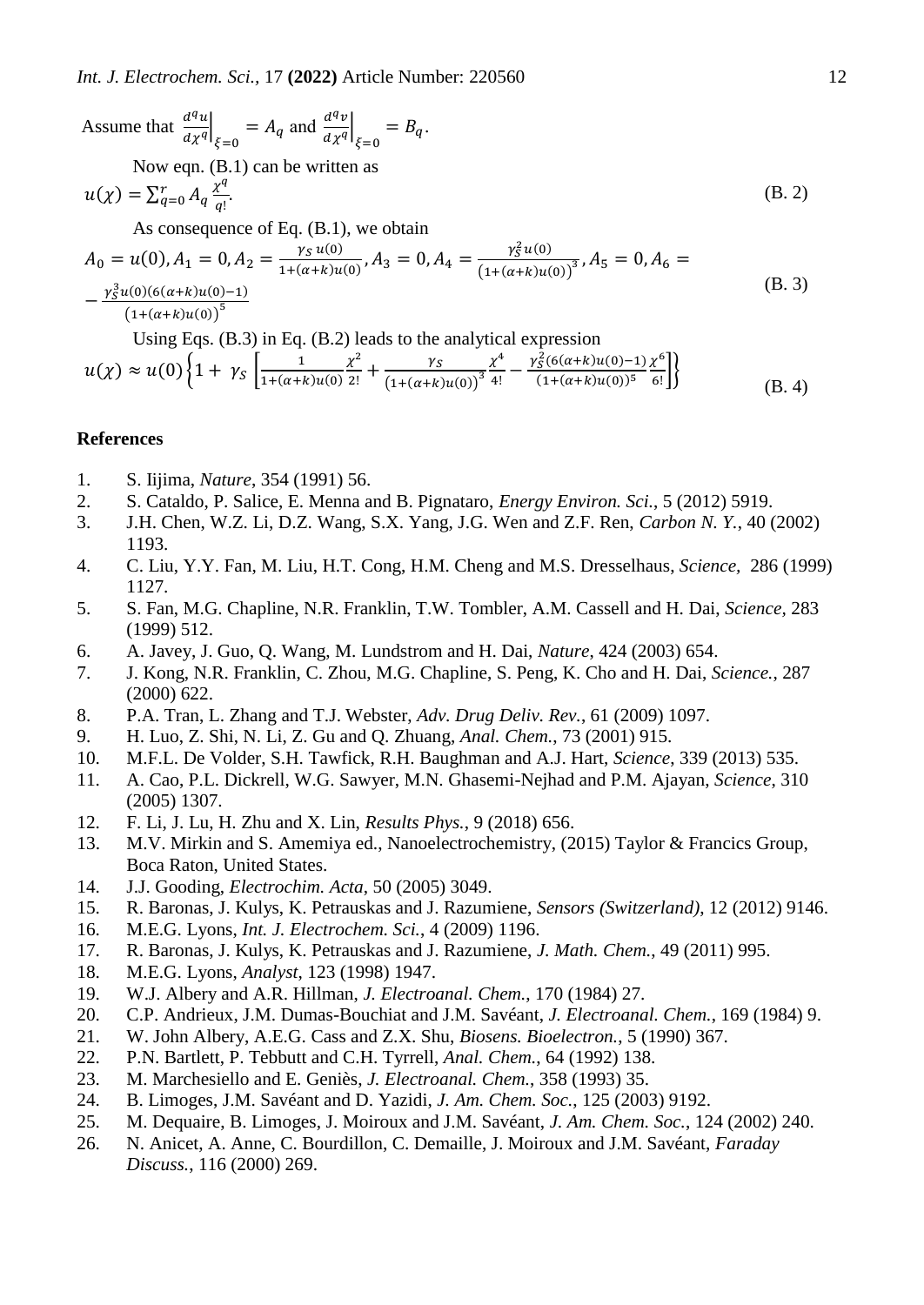- 27. M.E.G. Lyons, *Sensors*, 6 (2006) 1765.
- 28. M.E.G. Lyons, *Sensors,* 3 (2003) 19.
- 29. R. Baronas, J. Kulys, *Sensors*, 8 (2008) 4800.
- 30. J.J. Gooding, P. Erokhin, D. Losic, W. Yang, V. Policarpio, J. Liu, F.M. Ho, M. Situmorang, D.B. Hibbert and J.G. Shapter, *Anal. Sci.*, 17 (2001) 3.
- 31. K. Murali, B. Sonaiyappan and R. Lakshmanan, *Chem. Phys. Lett.*, 715 (2019) 20.
- 32. M. Kirthiga, L. Rajendran and C. Fernandez, *Electrochim. Acta*, 230 (2017) 89.
- 33. M. Abukhaled and S.A. Khuri, *J. Electroanal. Chem.*, 792 (2017) 66.
- 34. M. Abukhaled, *J. Comput. Nonlinear Dyn.*, 12 (2017) 051021.
- 35. M. Abukhaled and S. Khuri, *Math. Comput. Appl.*, 24 (2019) 8.
- 36. J.H. He, *Comput. Methods Appl. Mech. Eng.*, 178 (1999) 257.
- 37. A. Meena and L. Rajendran, *J. Electroanal. Chem.*, 644 (2010) 50.
- 38. G. Rahamathunissa and L. Rajendran, *J. Math. Chem.*, 44 (2008) 849.
- 39. J.H. He, *Int. J. Non. Linear. Mech.*, 34 (1999) 699.
- 40. A.M. Wazwaz, *Chem. Phys. Lett.*, 679 (2017) 132.
- 41. S.H. Chang, *Appl. Math. Model.*, 40 (2016) 6805.
- 42. M.R. Akbari, D.D. Ganji, A.K. Rostami and M. Nimafar, *J. Mar. Sci. Appl.*, 14 (2015) 30.
- 43. M. Chitra Devi, L. Rajendran, A. Bin Yousaf and C. Fernandez, *Electrochim. Acta*, 243 (2017) 1.
- 44. M.K. Sivasankari and L. Rajendran, *Kinet. Catal.*, 54 (2013) 95.
- 45. G. Adomian, Solving Frontier Problems of Physics: The Decomposition Method, Springer Nature, (1994) Switzerland, Berlin.
- 46. J.S. Duan, R. Rach, A.M. Wazwaz, T. Chaolu and Z. Wang, *Appl. Math. Model.*, 37 (2013) 8687.
- 47. A. Ebaid, M.D. Aljoufi and A.M. Wazwaz, *Appl. Math. Lett.*, 46 (2015) 117.
- 48. J.H. He and F.Y. Ji, *J. Math. Chem.*, 57 (2019) 1932.
- 49. C.-H.H. He, Y. Shen, F.-Y.Y. Ji and J.-H.H. He, *Fractals*, 28 (2020) 2050011.
- 50. K. Nirmala, M.C. Devi and L. Rajendran, *Eur. J. Mol. Clin. Med.,* 7 (2020) 440.
- 51. J.-H. He and F.-Y. Ji, *J. Math. Chem.*, 57 (2019) 1932.
- 52. M.C. Devi, P. Pirabaharan, L. Rajendran and M. Abukhaled, *React. Kinet. Mech. Catal.*, 130 (2020) 35.
- 53. L. Rajendran, R. Swaminathan, M.C. Devi, A Closer Look of Nonlinear Reaction-Diffusion Equations, (2020) Nova Science Publishers, Inc., New York, USA.
- 54. J.H. He, *Appl. Math. Mech.,* 23 (2002) 1407.
- 55. A. Elías-Zúñiga, O. Martínez-Romero, D.O. Trejo and L.M. Palacios-Pineda, *Fractals*, 29 (2021) 1.
- 56. A. Elías-Zúñiga, O. Martínez-Romero, D. Olvera-Trejo and L.M. Palacios-Pineda, Results *Phys.*, 24 (2021) 104085.
- 57. Y. Wu, *Therm. Sci.*, 25 (2021) 1425.
- 58. MEG Lyons, JC Greer, CA Fitzgerald, T Bannonand and PN Bartlett, Analyst 121 (1996) 715.

© 2022 The Authors. Published by ESG [\(www.electrochemsci.org\)](http://www.electrochemsci.org/). This article is an open access article distributed under the terms and conditions of the Creative Commons Attribution license (http://creativecommons.org/licenses/by/4.0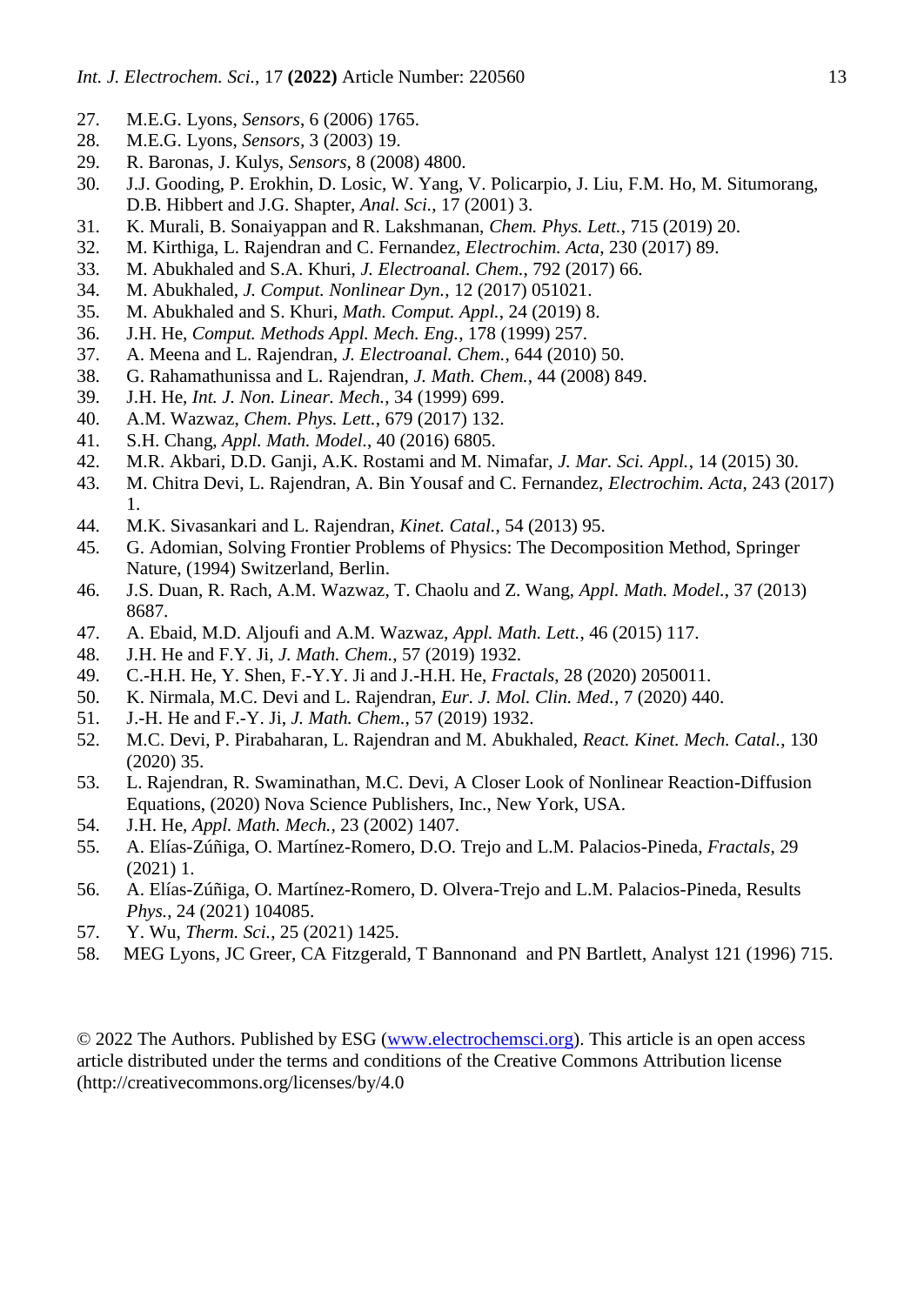# Supplementary Information

#### Appendix C: Mathematical formulation of the problem:

The reaction sequences in term of the ping-pong mechanism is described as [16]

$$
A(M_o) + E_R \stackrel{K}{\rightarrow} B(M_R) + E_o \tag{C.1}
$$

$$
S + E_o \stackrel{K_M}{\longrightarrow} E_o S \to E_R P \stackrel{k_c}{\to} E_R + P \tag{C.2}
$$

$$
B \xrightarrow{k'} A \tag{C.3}
$$

$$
B \xrightarrow{k'} C
$$
 (C.4)

where  $S, P$  represent the substrate and product species respectively.  $E_o, E_R$  denote the oxidizd and reduced forms of the redox enzyme and  $A$ ,  $B$  denote the oxidized (MO) and reduced (MR) forms of the redox mediator respectively.

The nonlinear reaction diffusion equation for concentration of substrate and reduced mediator are given as

$$
D_s \frac{d^2 s}{dx^2} - \frac{k_a k_c e_{\Sigma} s}{k_a (s + K_m) + k_c s} = 0
$$
\n(C.5)

$$
D_B \frac{d^2 b}{dx^2} + \frac{k a k_c e_{\Sigma} s}{k_a (s + k_m) + k_c s} = 0
$$
\n(C.6)

where  $s(x)$  and  $b(x)$  denote the concentration of substrate and oxidised mediator,  $D_s$  and  $D_b$ , are the diffusion coefficient of substrate and mediator respectively.  $k_a$ ,  $k_c$  and  $K_m$  denote catalytic constants and Michaelis constant for the immobilized redox enzyme  $e_{\Sigma}$  is the total enzyme concentration. This equation must be solved subject to the following boundary conditions.

At 
$$
x = 0
$$
,  $\frac{ds}{dx} = 0$ ;  $b = b_0 = f_{\Sigma} / \kappa$  where  $f'_{\Sigma} = f_s = D_B \left(\frac{ds}{dx}\right)_{x=0}$  (C.7)  
At  $x = L$ ,  $s = K_s s^{\infty}$ ;  $b = 0$  (C.8)

Units of the parameters are given in (Nomenclature) [31]. By defining the following dimensionless parameter

$$
\chi = \frac{x}{L}, u = \frac{s}{K_{s}s^{\infty}}, v = \frac{b}{K_{s}s^{\infty}}, \gamma_{s} = \frac{\left(\frac{k_{c}}{K_{m}}\right)e_{\Sigma}LK_{s}s^{\infty}}{\frac{D_{S}K_{s}s^{\infty}}{L}}, \gamma_{M} = \frac{\left(\frac{k_{c}}{K_{m}}\right)e_{\Sigma}LK_{s}s^{\infty}}{\frac{D_{M}K_{A}s^{\infty}}{L}},
$$

$$
k = \frac{\left(\frac{k_{c}}{K_{m}}\right)e_{\Sigma}LK_{s}s^{\infty}}{\kappa e_{\Sigma}Lk_{a}a^{\infty}}, \alpha = \frac{K_{s}s^{\infty}}{K_{m}}, \zeta = \frac{\left(\exp\left(\frac{\beta F}{RT}(E - E^{0})\right)\right)L}{D_{M}} \tag{C.9}
$$

we get the dimensionless Eq.(1) and Eq.(2) in the text.

Appendix D: General relation between concentration of substrate and mediator.

By count Eq.1 and Eq.2 we get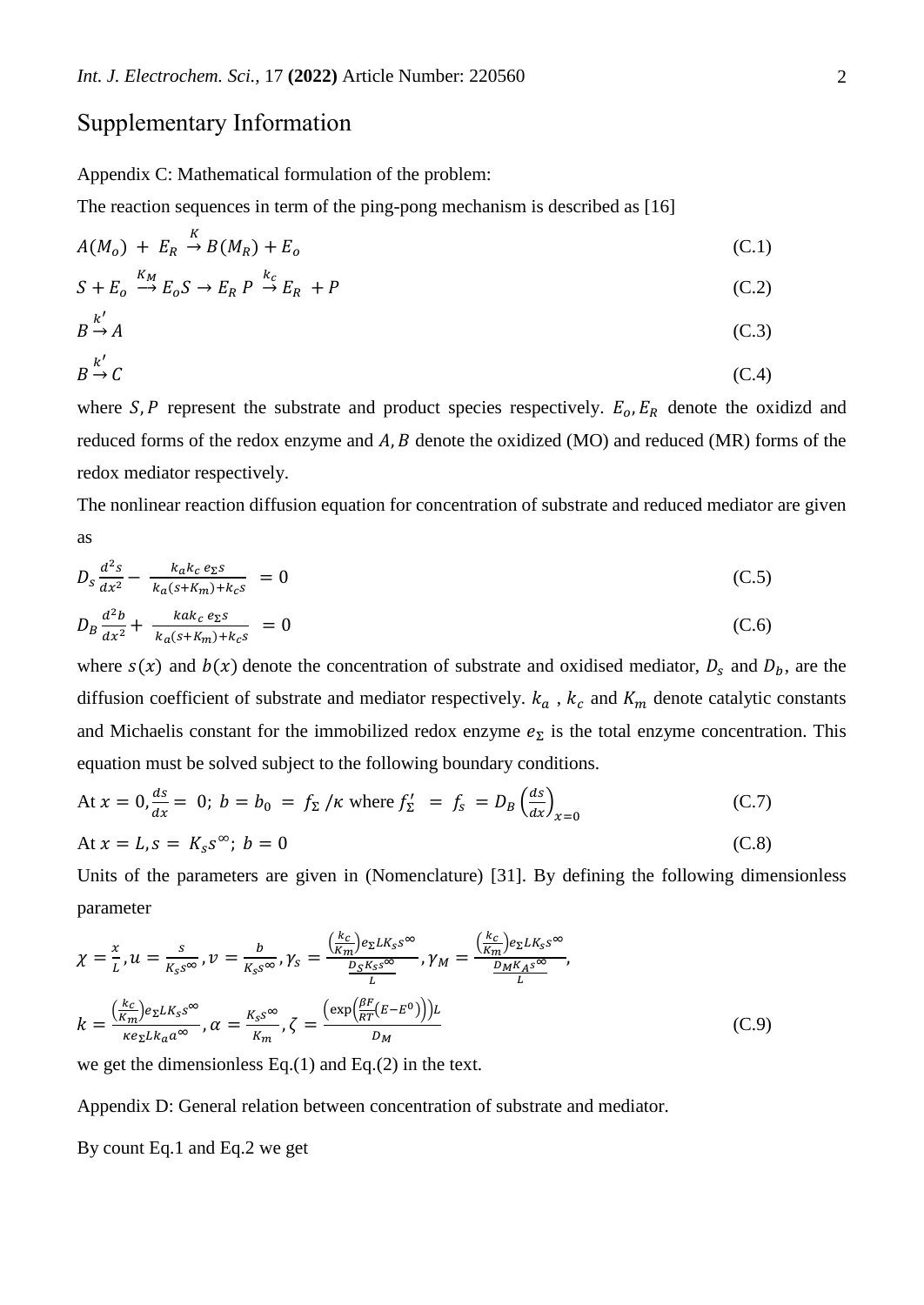$$
\frac{d^2v}{dx^2} = -\frac{\gamma_M}{\gamma_S} \left(\frac{d^2u}{dx^2}\right) \tag{D. 1}
$$

Integrating on both sides we get

$$
\frac{dv}{dx} = -\frac{\gamma_M}{\gamma_S} \left( \frac{du}{d\chi} \right) + C_1 \tag{D. 2}
$$

Using the boundary conditions Eq.3 we get

$$
\frac{dv}{dx} = -\frac{\gamma_M}{\gamma_S} \left(\frac{du}{dx}\right) + v_0 \zeta \tag{D. 3}
$$

Again integrating the above equation we obtain

$$
v(\chi) = -\frac{\gamma_M}{\gamma_S}u(\chi) + v_0\zeta\chi + C_2\tag{D.4}
$$

Using the boundary condition Eq.4 we find

$$
v(\chi) \approx v_0 \zeta(\chi - 1) + \frac{\gamma_M}{\gamma_S} [1 - u(\chi)] \tag{D.5}
$$

Another way of finding the relationship is as follows

Now the Eq. (2) can be written as

$$
\frac{d^2v(\chi)}{d\chi^2} + \frac{\gamma_S u(\chi)}{1 + (\alpha + k)u(\chi)} = 0
$$
 (D. 6)

$$
\frac{d^2v(\chi)}{d\chi^2} + \frac{\gamma_S u(\chi)}{1 + (\alpha + k)u(\chi = 1)} = 0
$$
 (D. 7)

Substituting the value of  $u(\chi)$  (obtained in Appendix A) (A.5) in (D.7)

$$
\frac{d^2v(\chi)}{d\chi^2} + \frac{\gamma_M}{1 + (\alpha + k)} \left(\frac{\cosh m\chi}{\cosh m}\right) = 0
$$
 (D. 8)

Boundary conditions are

when 
$$
\chi = 0
$$
,  $v = v_0 = \zeta^{-1} \frac{dv}{dx}\Big|_{x=0}$  (D. 9)

when  $\chi = 1, \nu = 0$  (D. 10)